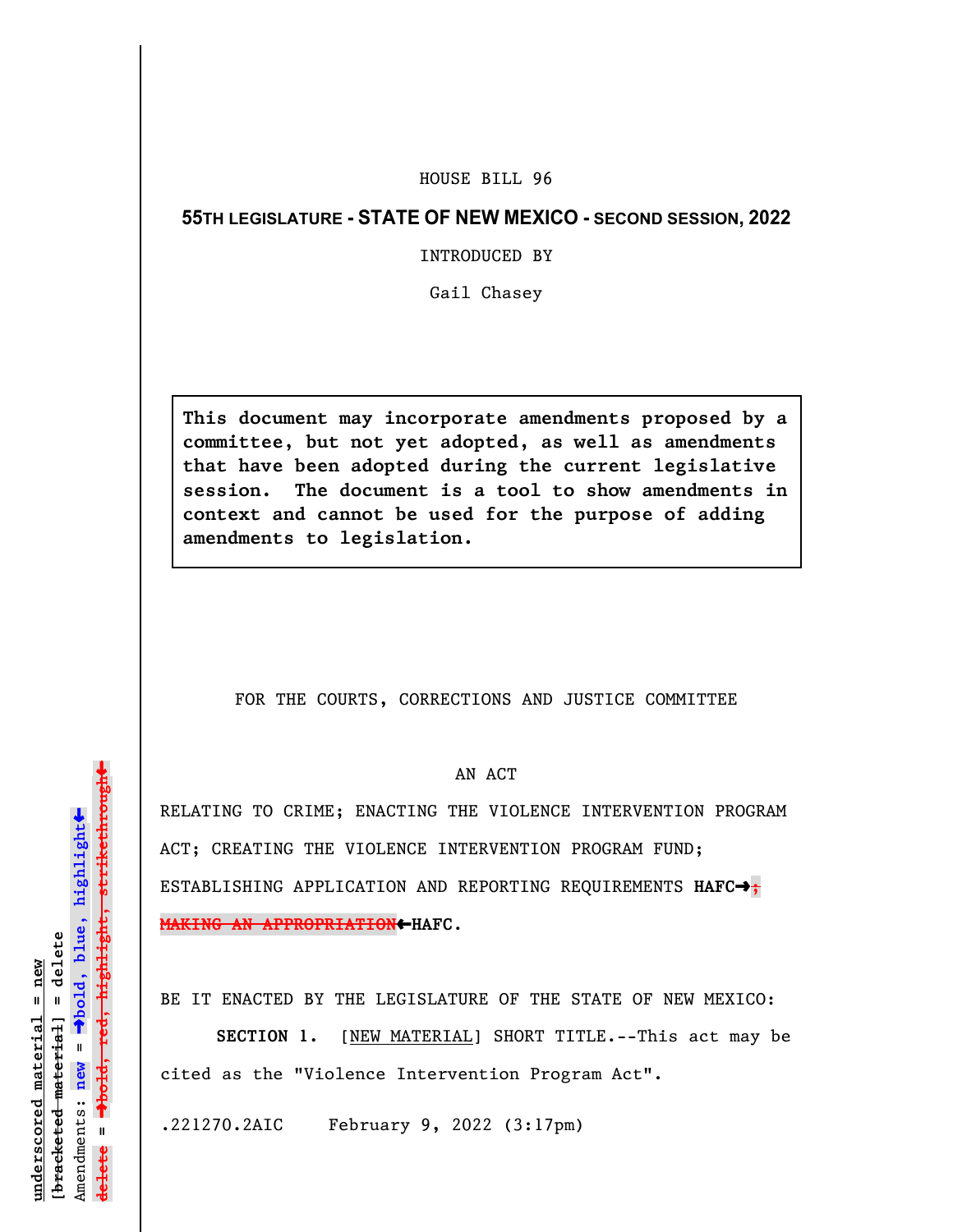**SECTION 2.** [NEW MATERIAL] DEFINITIONS.--As used in the Violence Intervention Program Act:

A. "commission" means the New Mexico sentencing commission;

B. "community-based service provider" means an entity that is eligible to be awarded a contract to provide services that accomplish the purposes of the Violence Intervention Program Act;

C. "department" means the department of health; and

D. "grantee" means a state agency, county, municipality or tribal government that has applied for and received funding pursuant to the Violence Intervention Program Act for the purposes of addressing gun violence and aggravated assaults in a locally focused geographic area.

**SECTION 3.** [NEW MATERIAL] VIOLENCE INTERVENTION PROGRAM FUND--CREATED--PURPOSE.--The "violence intervention program fund" is created as a nonreverting fund in the state treasury. The fund consists of appropriations, gifts, grants and donations. The department shall administer the fund, and money in the fund is appropriated to the department to administer the provisions of the Violence Intervention Program Act and award violence intervention program grants to state agencies, counties, municipalities or tribal governments that the department finds are disproportionately impacted by violent crimes, including homicides, shootings and aggravated assaults.

.221270.2AIC February 9, 2022 (3:17pm)

 $- 2 -$ 

 $\ddag$ º**bold, red, highlight, strikethrough**  $\ddot{\bullet}$ º**bold, blue, highlight** bracketed material] = delete **[bracketed material] = delete** inderscored material = new **underscored material = new** Amendments: **new** =  $\mathbf{u}$ Amendments: new **delete =**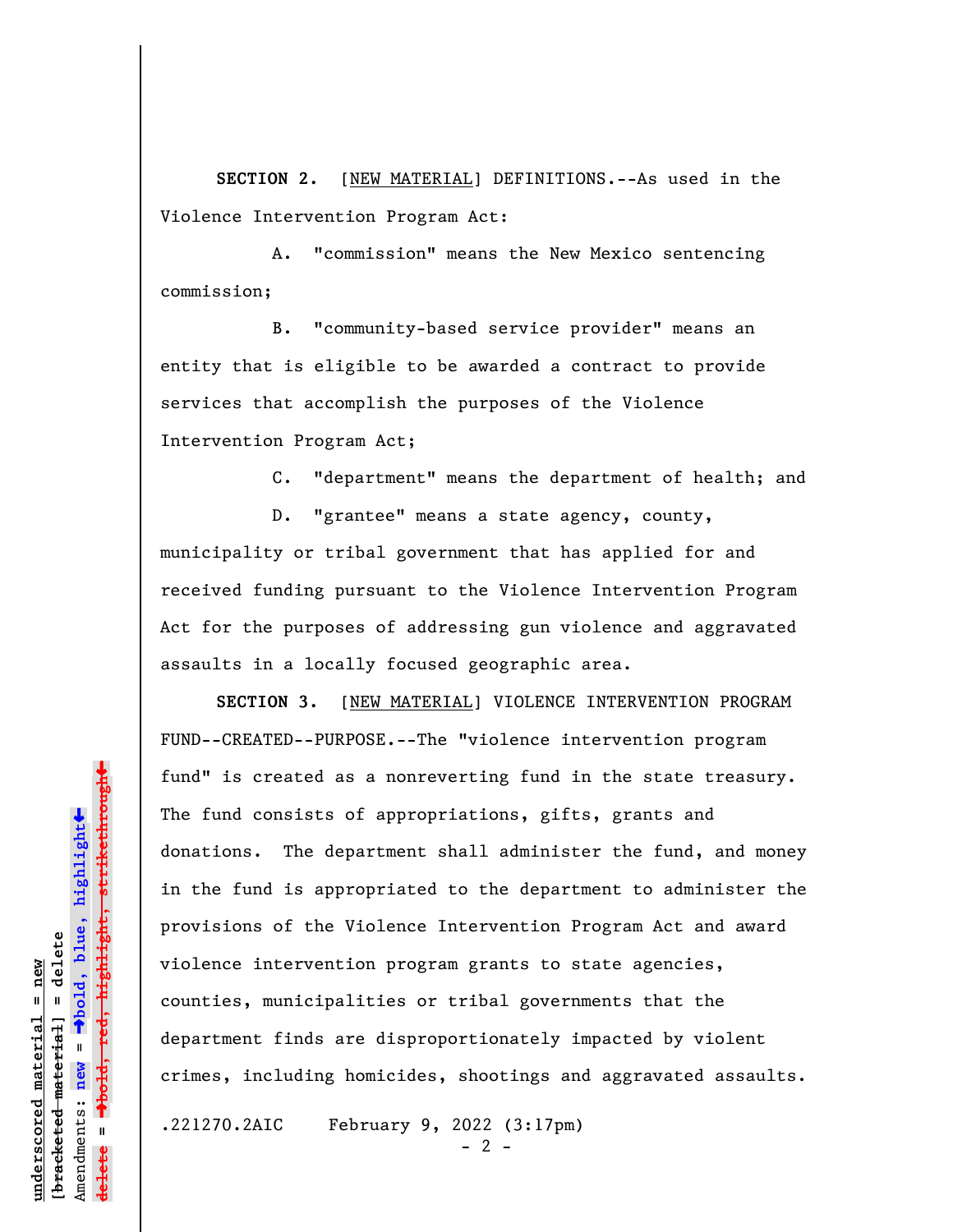Expenditures from the fund shall be made on warrant of the secretary of finance and administration pursuant to vouchers signed by the secretary of health. The department may expend no more than three percent of the balance of the fund each fiscal year for administering the Violence Intervention Program Act. No money in the fund may be expended in any way except as provided by the Violence Intervention Program Act.

**SECTION 4.** [NEW MATERIAL] VIOLENCE INTERVENTION PROGRAM REQUIREMENTS.--A violence intervention program shall:

A. use an evidence- or research-based public health approach to reduce gun violence and aggravated assaults;

B. use focused deterrence, problem-oriented policing and proven law enforcement strategies to reduce gun violence and aggravated assaults;

C. target a population that is at high risk for victimization or retaliation that results from gun violence or aggravated assault through engaging in the cycles of violence in the community;

D. use data-driven methods for program development; and

E. use program funding in a manner that is directly related to the reduction of gun violence and aggravated assaults.

**SECTION 5.** [NEW MATERIAL] GRANT AWARDS.--

.221270.2AIC February 9, 2022 (3:17pm)

- 3 -

A. On or after July 1, 2022, the department shall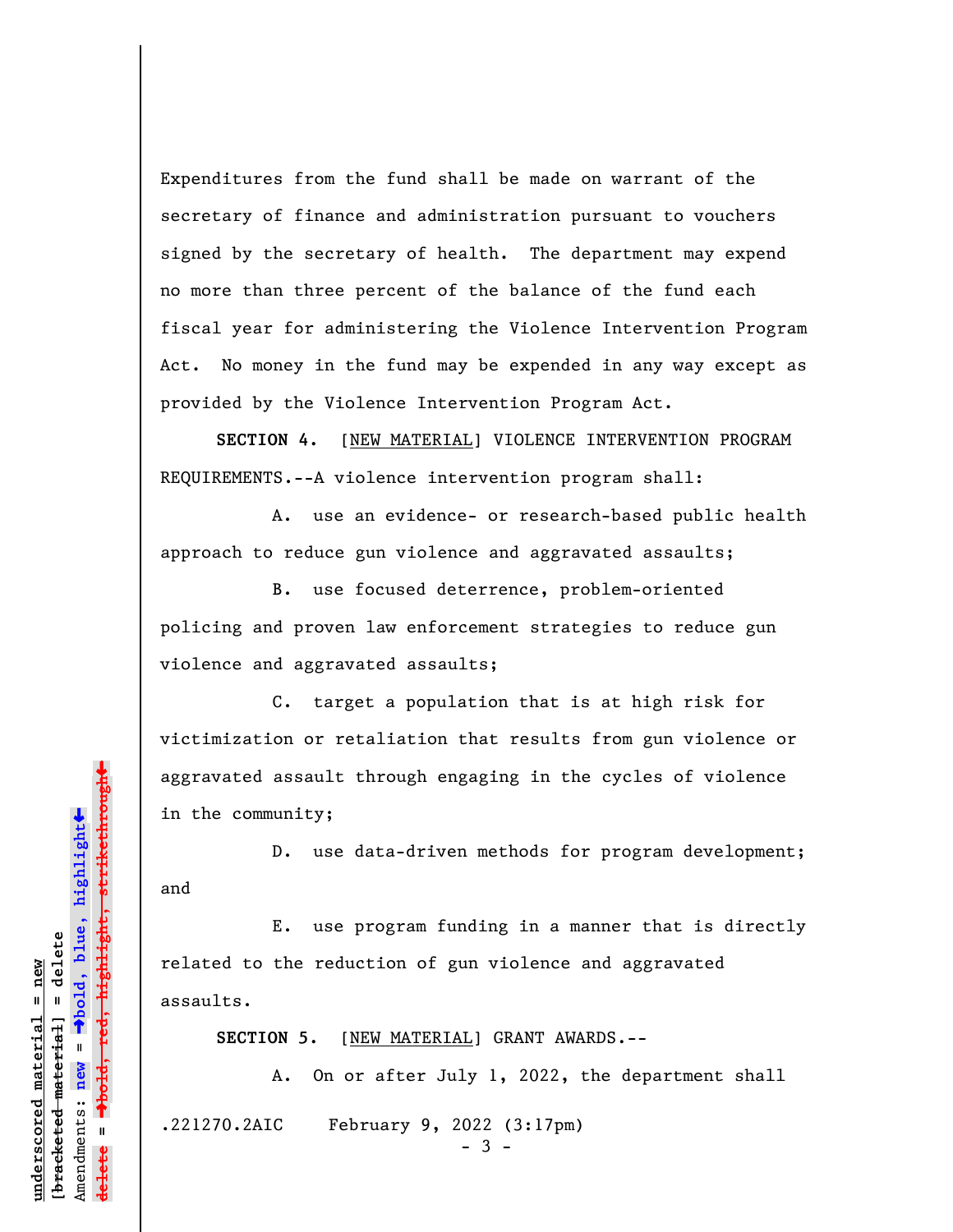receive and review applications for grants from the violence intervention program fund. The department may make grants from the fund to state agencies, counties, municipalities or tribal governments that the department finds are disproportionately impacted by violent crimes, including homicides, shootings and aggravated assaults.

B. The department shall make awards of grants from the fund in accordance with the following limitations:

(1) grant awards shall be made to at least two counties, municipalities or tribal governments with a population of fifty thousand or less according to the most recent annual university of New Mexico intercensal population estimate;

(2) at least twenty percent of the total annual amount appropriated to the fund shall be awarded to counties or municipalities with a population of five hundred forty thousand or greater according to the most recent federal decennial census; and

(3) the department of health shall utilize the funds in accordance with department of finance and administration guidelines.

SECTION 6. [NEW MATERIAL] APPLICATION REQUIREMENTS.--

A. Each application for a grant from the violence intervention program fund shall include:

(1) clearly defined, measurable objectives for .221270.2AIC February 9, 2022 (3:17pm)

- 4 -

º**bold, red, highlight, strikethrough**  $\ddot{\bullet}$ º**bold, blue, highlight** bracketed material] = delete **[bracketed material] = delete** inderscored material = new **underscored material = new** Amendments: **new** =  $\mathbf{u}$ Amendments: new **delete =**

 $\ddag$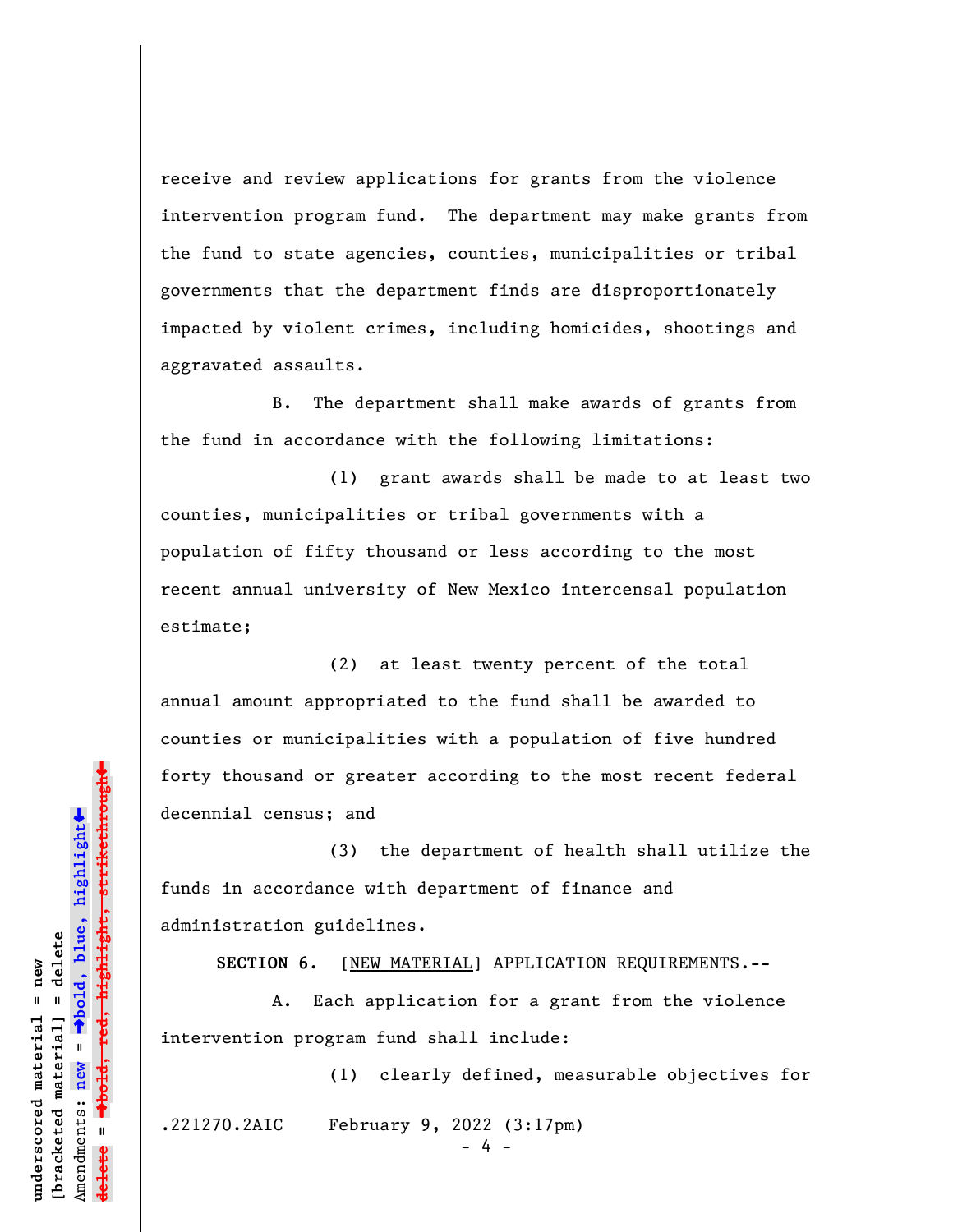a proposal to improve public health and safety through evidence-based violence reduction interventions;

(2) a comprehensive violence reduction strategic plan, including consistent quality improvement and quality assurance measures, and a description of the strategies and tasks developed by a state agency, county, municipality or tribal government describing the goals of the plan, including community-based services or joint community-based services and law enforcement intervention strategies;

(3) a description of how a grant award would be used if awarded; and

(4) a list of community-based service providers in the locally focused geographic area in which the grant funds would be used, including those with an expressed commitment to participating in a violence intervention program.

B. The commission shall provide state agencies, counties, municipalities and tribal governments with data relevant to grant applications.

C. An applicant shall notify the appropriate criminal justice coordinating council established pursuant to Section 31-28-3 NMSA 1978 of its grant application.

**SECTION 7.** [NEW MATERIAL] CONDITIONS OF GRANT.--

A. As a condition of each grant made pursuant to the Violence Intervention Program Act, the department shall require each grantee to use at least fifty percent of its grant

.221270.2AIC February 9, 2022 (3:17pm)

 $-5 -$ 

»highlight, strikethrough º**bold, red, highlight, strikethrough**  $\ddot{\bullet}$ º**bold, blue, highlight** bracketed material] = delete **[bracketed material] = delete** inderscored material = new **underscored material = new** Amendments: **new** =  $\mathbf{u}$ Amendments: new **delete =**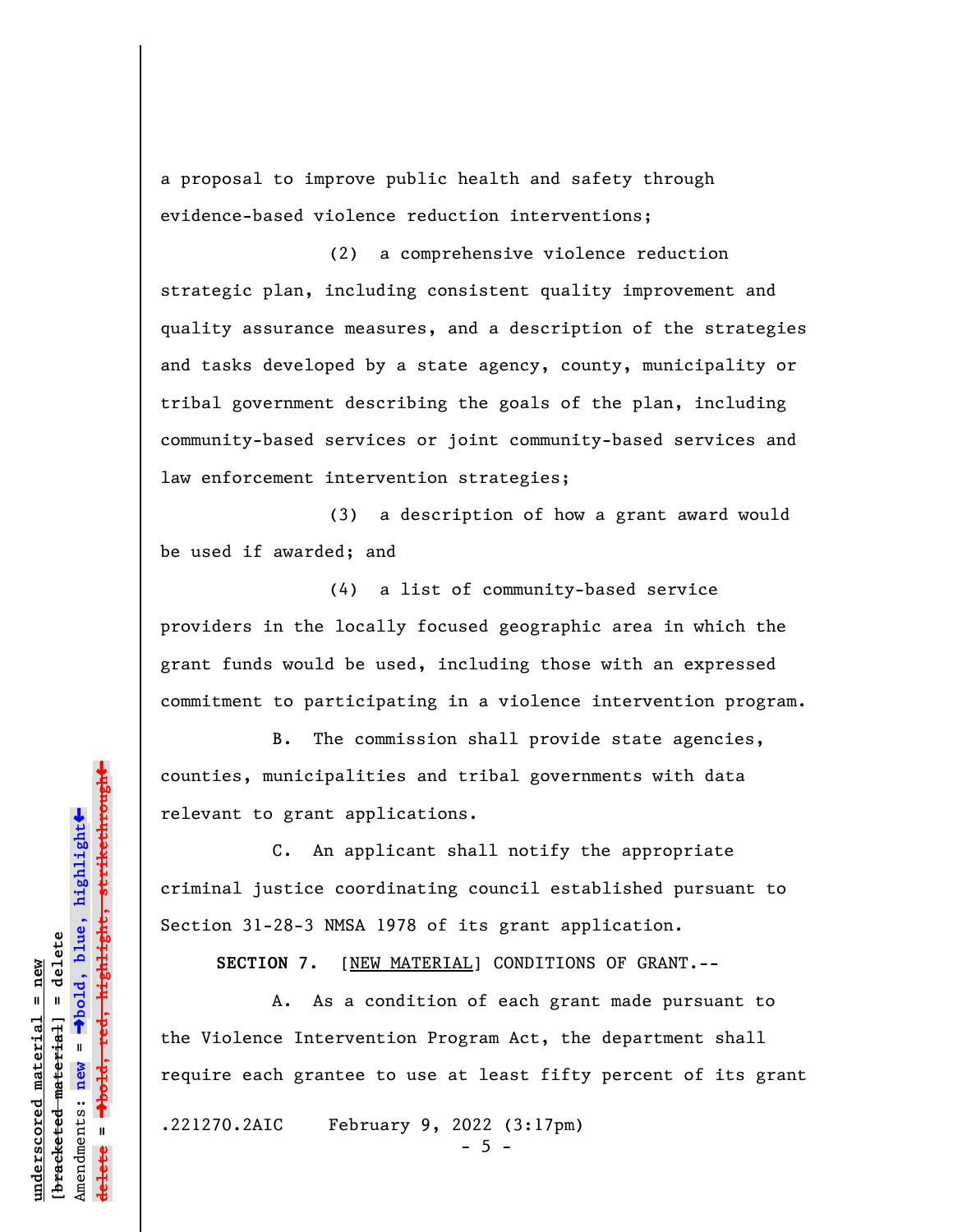for the purpose of entering into contracts with one or more community-based service providers.

B. Each grantee shall report to the appropriate criminal justice coordinating council established pursuant to Section 31-28-3 NMSA 1978 regarding outcomes of the grant.

C. A grant may be awarded to a county or municipality, but shall not be awarded to both a county and a municipality falling within the county.

**SECTION 8.** [NEW MATERIAL] RULES.--The department shall adopt rules necessary to administer the provisions of the Violence Intervention Program Act, including standardized rules pertaining to the collection and sharing of data by grantees.

**SECTION 9.** [NEW MATERIAL] REPORTS.--

A. Each grantee shall report to the department and the commission by November 1 of each year regarding the:

(1) purpose and amount of each grant received by the grantee for the previous fiscal year; and

(2) processes, outputs and outcomes resulting from each grant approved by the department for the previous fiscal year, including relevant data as required by department rules.

B. Each year through 2027, the department and the commission shall report to the legislature by December 1 regarding the awards and outcomes of each grantee.

**HAFC**º**SECTION 10. APPROPRIATION.--Ten million dollars**

.221270.2AIC February 9, 2022 (3:17pm)

»hold, red, highlight, strikethrough º**bold, red, highlight, strikethrough**  $\ddot{\bullet}$ º**bold, blue, highlight** bracketed material] = delete **[bracketed material] = delete** inderscored material = new **underscored material = new** Amendments: **new** =  $\mathbf{u}$ Amendments: new **delete =**